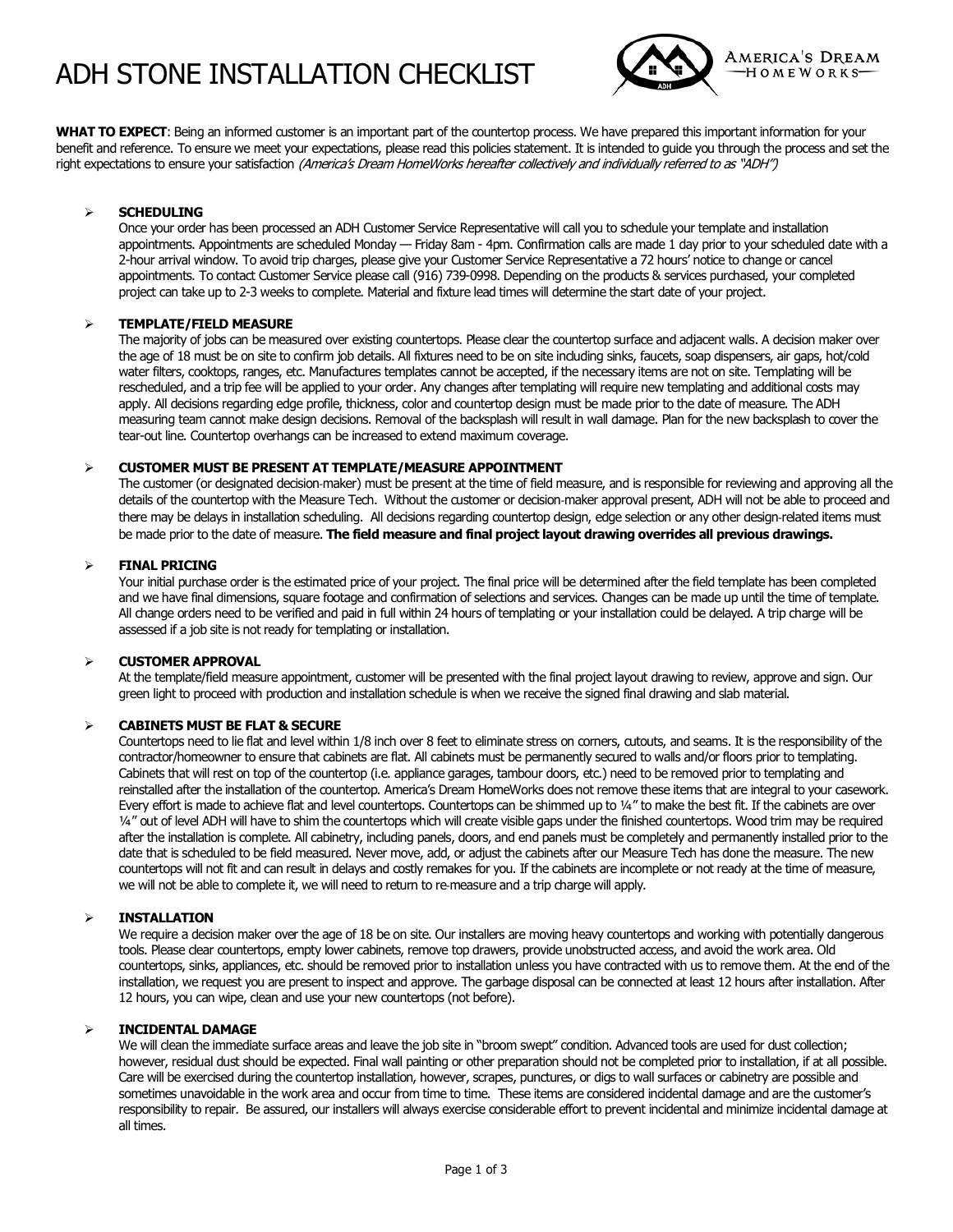

# ➢ **GARBAGE DISPOSALS**

ADH does not recommend preserving existing garbage disposal and recommends that a new one be purchased with any countertop installation project. Customer understands ADH will not be responsible for any damage occurred if customer chooses to save and use existing garbage disposal.

# ➢ **KEEPING EXISTING BACKSPLASH**

ADH does not recommend homeowners keeping existing backsplash. If you choose to do this, you understand the following. If you are contracting ADH to remove the countertops customer understands that there may be damage to existing tile and ADH is not responsible for repair or replacement of damage of existing tile. The new countertops will not be the same height as the old countertops and therefore the existing splash may not line up properly to the new countertop. Customer understands there may be a gap between the new countertops and existing splash. Customer is responsible for filling the gap

# ➢ **SEAM LOCATIONS**

Most stone countertops will have seams and they should be seen as integral part of your project. Our installers will attempt to make the seam as tight as possible, but all **seams are visible to the naked eye and can be felt**. Seam width will vary from stone to stone. The acceptable industry standard for seams is up to 1/8" wide and 1/32" rise for every 12" of seam. Our Measure Tech will recommend seam location and will review with you at measure, but we reserve the right to change placement at fabrication, if necessary. During fabrication, great care is taken to lay out the slab to minimize waste, blend the color and pattern, and place the seams in the best location for structural integrity and visual aesthetics. The natural variations of granite make it impossible to guarantee a match or blend in pattern or color from one piece of counter to the next Seam location factors include job layout, slab size, crew safety, and jobsite accessibility. Stone with a defined veining direction may require additional seams to ensure vein direction for all pieces is consistent. Our goal is to please you and fulfill your specific requests at the best of our abilities with the limitations at hand.

## ➢ **MATERIAL VIEWING, APPROVAL & LAYOUT**

ADH offers our customers with the option to approve the slab that will be used for the installation. We understand that natural stone can vary in color from the sample that you saw in the showroom, or at the supplier's location. After completion of the template, ADH will provide an actual photo of your slab on our program **at customer's request**. The intent of the software is to demonstrate the grain flow and color variation throughout the countertop with the specific slab you picked out. During the cutting process, ADH will consider the vein direction and will attempt to produce the finished product with vein patterns running in one direction, when possible.

#### ➢ **SINKS**

Sinks Size (and shape) matters! Some sinks may result too big for your cabinet, so consider the cabinet clearance when selecting a new sink, especially for undermount installation. Get the sink specs provided by the manufacturer prior to purchasing to verify if it works for you. Check that the cabinet is at least 3" wider than the overall sink dimensions (including the rim) and that the depth of the sink does not interfere with the plumbing pipes. Some sinks like banjo style or 'D' shape may not fit and will not allow for multiple faucet holes. Tip out trays and recessed door cabinets may also interfere with the size and shape of the sink. All sinks must be on the job site prior to the date of field measure, unpacked and inspected, except for sinks provided by ADH. Farm and apron sink should be dry‐fit prior to field measure into correct position, plumb and level with the sink cabinet, but not yet siliconed or glued to the cabinet below. All cut out information, digital and paper templates must be available at the time of field measure. Our Measure Tech will be unable to finalize the measure if sinks and templates are not on site and a return trip may be required resulting in additional trip charges and delayed installation.

# ➢ **SINK CUT OUTS AND REVEALS**

Some sinks offer multiple cut out template options, like Reveal, Negative Reveal or Flush, while other sinks offer only one option. A reveal cut out will be slightly wider than the sink opening, 'revealing' the rounded rim of the sink. A negative reveal cut out will be slightly smaller than the sink opening and it will have a slight overhang. A flush cut out is the same size of the sink opening. However, we have found that what flush means for one supplier, it may mean differently to another, and some flush cut outs still show a little bit of the rim. If you are very specific about the type of reveal you want, look for sinks that provide a manufacturer template with that type of cut out. Check with the supplier or directly with the manufacturer prior to purchasing and look for photos of an installed sink. It is also very important that you are present at the measure and that your sink, with paper and digital template, is available at that time, so our Measure Tech reviews the options with you. ADH will not alter any template recommended by the manufacturer, and we will not be responsible for the way the cut-out fits when opened according to the template provided. Cheap sinks will usually bring problems with cut out templates and uneven rims, so we recommend you purchase from a known manufacturer.

## ➢ **FAUCETS**

As with sinks, not all faucets may work with your countertop design. Some faucets may be too tall when there is a snack bar or ledge behind, they may have a lever too angled, or have a handle that will not turn properly all the way back because it hits the backsplash. Some faucet may have multiple holes that will not work with your sink, so please check if the faucet will work with your sink prior to purchasing. All items to be mounted in the countertops must be on the job site prior to the date of field template, so our Measure Tech is able to check and verify that they work and fit in your countertop: faucets, soap dispensers, air gap, water dispensers, etc. (except for items provided by ADH). All cut out information, templates and specifications must be at the job site prior to field measure as well. Changes in specifications after field template will result in additional trip charges and delayed installation. If the customer is providing his/her own faucet, ADH requests that cheap faucets be avoided as they will usually bring problems and have poor warranty, so we recommend you purchase from a known manufacturer. ADH will not be responsible for any damages caused by the faucet leaks.